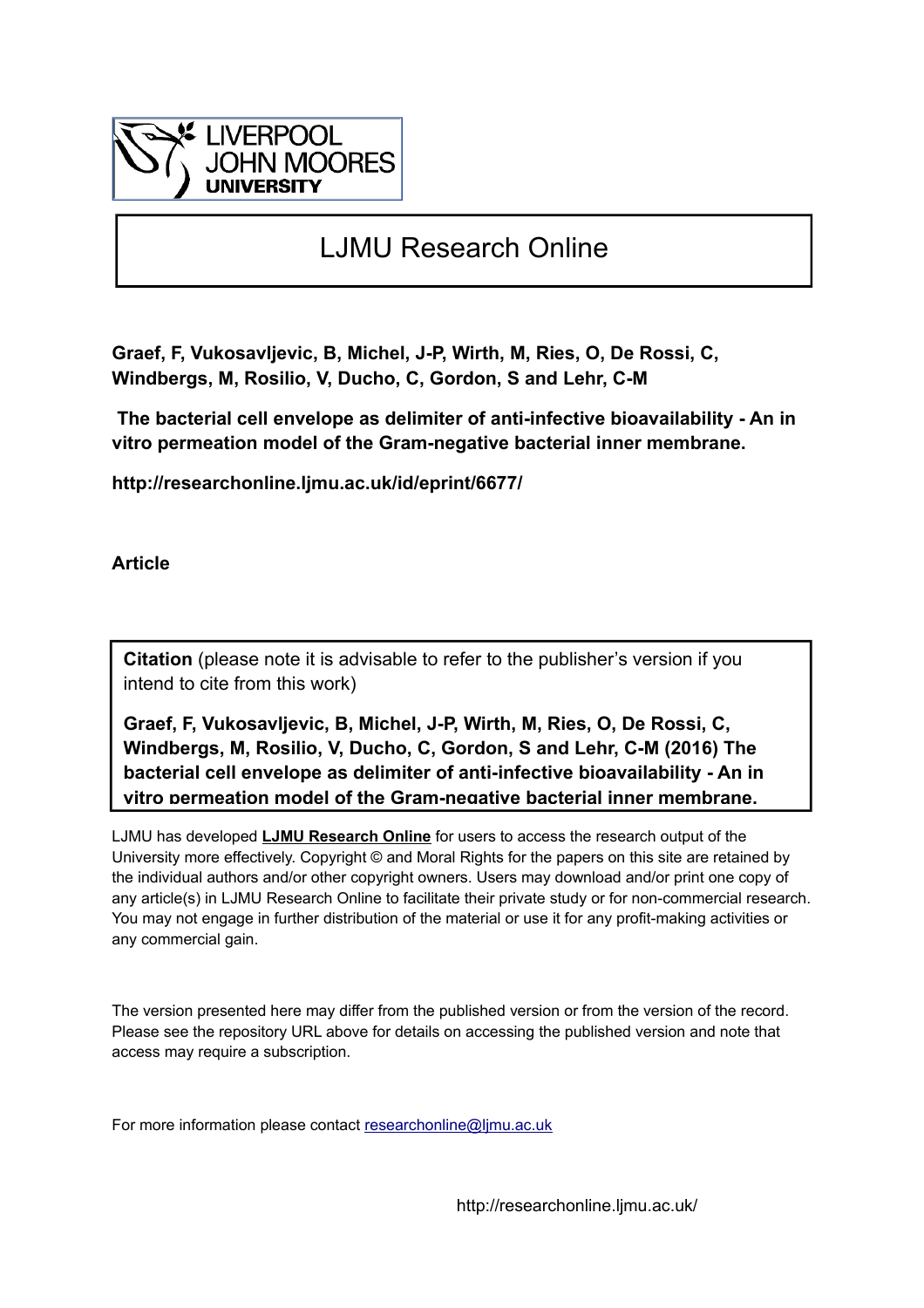# <sup>1</sup> Supplementary Material

2 3

6

## 4 **The Bacterial Cell Envelope as Delimiter of Anti-Infective Bioavailability – An** *In Vitro*  5 **Permeation Model of the Gram-Negative Bacterial Inner Membrane**

7 Florian Graef<sup>a</sup>, Branko Vukosavljevic<sup>a</sup>, Jean-Philippe Michel<sup>b</sup>, Marius Wirth<sup>c</sup>, Oliver Ries<sup>c</sup>, 8 Chiara De Rossi<sup>a</sup>, Maike Windbergs<sup>a</sup>, Véronique Rosilio<sup>b</sup>, Christian Ducho<sup>c</sup>, Sarah Gordon<sup>a</sup>\* 9 and Claus-Michael Lehr $a,d*$ 

- 10
- 11

12 <sup>a</sup> Helmholtz Institute for Pharmaceutical Research Saarland (HIPS), Helmholtz Center for

- 13 Infection Research (HZI), Department of Drug Delivery, Campus E8 1, 66123 Saarbrücken, 14 Germany
- 15 E-mail: [Florian.Graef@hemholtz-hzi.de,](mailto:Florian.Graef@hemholtz-hzi.de) [Branko.Vukosavljevic@helmholtz-hzi.de,](mailto:Branko.Vukosavljevic@helmholtz-hzi.de) Maike.
- 16 [Windbergs@helmholtz-hzi.de,](mailto:Windbergs@helmholtz-hzi.de) [Chiara.DeRossi@helmholtz-hzi.de,](mailto:Chiara.DeRossi@helmholtz-hzi.de)
- 17 [Sarah.Gordon@helmholtz-hzi.de,](mailto:Sarah.Gordon@helmholtz-hzi.de) [Claus-Michael.Lehr@helmholtz-hzi.de](mailto:Claus-Michael.Lehr@helmholtz-hzi.de)
- 18 <sup>b</sup> Institut Galien Paris Sud, UMR 8612, Univ Paris-Sud, CNRS, Université Paris-Saclay, 5 rue
- 19 J.B. Clément, F-92290 Châtenay-Malabry, France
- 20 E-Mail: jean-philippe.michel@u-psud.fr, veronique.rosilio@u-psud.fr
- 21 <sup>c</sup> Saarland University, Department of Pharmacy, Pharmaceutical and Medicinal Chemistry,
- 22 Campus C2 3, 66123 Saarbrücken, Germany
- 23 E-Mail: marius.wirth@uni-saaland.de, christian.ducho@uni-saarland.de<br>24 <sup>d</sup> Saarland University Denartment of Pharmacy, Biopharmacy
- 24 <sup>d</sup> Saarland University, Department of Pharmacy, Biopharmacy and Pharmaceutical
- 25 Technology, Campus E8 1, 66123 Saarbrücken, Germany
- 26 \* Corresponding authors
- 27
- 28
- 29 **Table S1** . Key physicochemical parameters and characteristics of fluorescent dyes used for
- 30 permeability investigations, as well as parameters utilized for compound quantification.

| Fluorescent<br>dye            | $logD_{(pH)}$<br>$7.4)^{a)}$ | $M_w(g)$<br>mol) | <b>PSA</b><br>$(A^2)^{b)}$ | H-bond<br>donors/<br>acceptors <sup>b</sup> | Initial donor<br>concentration<br>$(\mu M)$ | $\lambda_{\rm exc}$ (nm) –<br>$\lambda_{\rm em}$ (nm) |
|-------------------------------|------------------------------|------------------|----------------------------|---------------------------------------------|---------------------------------------------|-------------------------------------------------------|
| Calcein                       | $-1.46$                      | 622.5            | 232                        | 6/5                                         | 22                                          | $470 - 530$                                           |
| Fluorescein                   | $-0.43$                      | 376.2            | 76                         | 2/5                                         | 26.6                                        | $485 - 530$                                           |
| Rhodamine<br>123              | 1.17                         | 344.4            | 85.4                       | 3/5                                         | 14.4                                        | $540 - 580$                                           |
| Rhodamine B                   | 1.96                         | 479              | 52.8                       | 1/5                                         | 130.4                                       | $540 - 600$                                           |
| Rhodamine B<br>isothiocyanate | 2.03                         | 536              | 86.5                       | 1/7                                         | 116.6                                       | $540 - 600$                                           |

 $31$  <sup>a)</sup> Values determined by the shake flask method (according to OECD guideline for the testing 32 of chemicals section 1: physical-chemical properties, test 107)

- b) 33 Values taken from Pubchem
- 34 PSA: polar surface area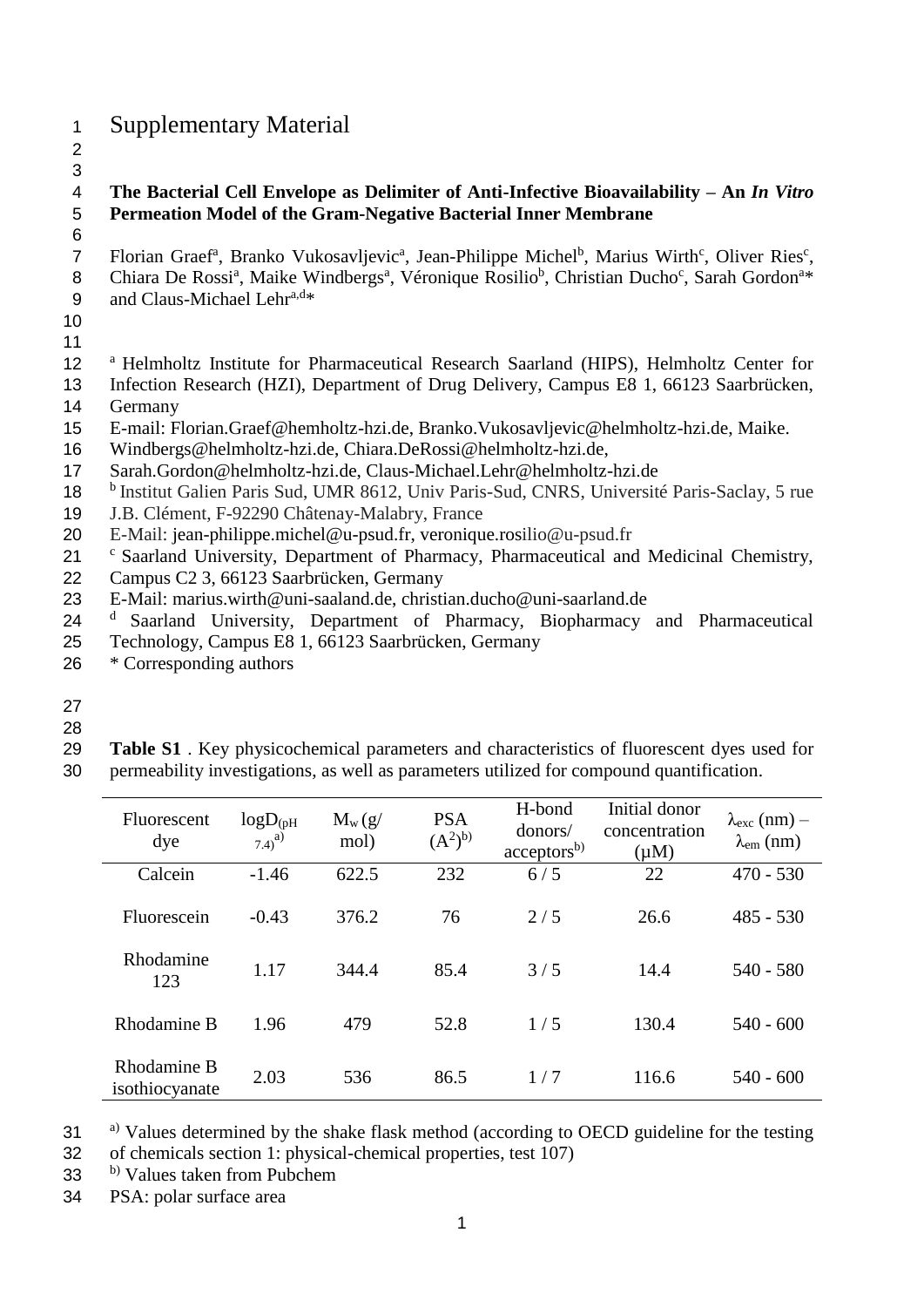**Table S2**. Transport study and quantification parameters of employed ß-blockers and antibiotics. Concentrations of ß-blockers and antibiotics initially added to the apical 37 compartment of IM or mammalian comparator model-coated Transwell<sup>®</sup> filter inserts for permeability investigations, together with drug quantification parameters.

| Compound      | Initial donor<br>concentration (mM) | $\lambda_{\text{max}}$<br>(nm) | <b>Binary</b><br>solvent<br>system $(A:B)$ | Flow rate<br>$(ml min-1)$ | Retention<br>time (min) |
|---------------|-------------------------------------|--------------------------------|--------------------------------------------|---------------------------|-------------------------|
| Atenolol      | 3.6                                 | 280                            | 90:10                                      | 0.2                       | 2.4                     |
| Metoprolol    | 16.4                                | 280                            | 70:30                                      | 0.4                       | 1.1                     |
| Timolol       | 7.8                                 | 280                            | 80:20                                      | 0.4                       | 1.7                     |
| Nadolol       | 5.7                                 | 280                            | 85:15                                      | 0.2                       | 3.1                     |
| Acebutolol    | 0.89                                | 235                            | 70:30                                      | 0.2                       | 2.2                     |
| Alprenolol    | 4                                   | 270                            | 65:35                                      | 0.4                       | 1.4                     |
| Ciprofloxacin | 0.06                                | 280                            | 77:23                                      | 0.2                       | 3.6                     |
| Minocycline   | 2.19                                | 270                            | 80:20                                      | 0.2                       | 4.2                     |

- 
- 
- 

 **Table S3**. Size and surface charge of bacteria- and mammal-specific liposomes. Z-average (nm) and surface charge (ζ-potential, mV) of POPE:POPG:CL (bacteria-specific) and PC 45 (mammal-specific) liposomes. Values represent mean  $\pm$  SEM from 4 batches, each measured in triplicate.

| $\zeta$ -potential (mV)<br>$-31.3 \pm 1.4$ |
|--------------------------------------------|
|                                            |
|                                            |
| $-4.9 \pm 0.3$                             |
|                                            |
|                                            |
|                                            |
|                                            |
|                                            |
|                                            |
|                                            |
|                                            |
|                                            |
|                                            |
|                                            |
|                                            |
|                                            |
|                                            |
|                                            |
|                                            |
|                                            |
|                                            |
|                                            |
|                                            |
|                                            |
|                                            |
|                                            |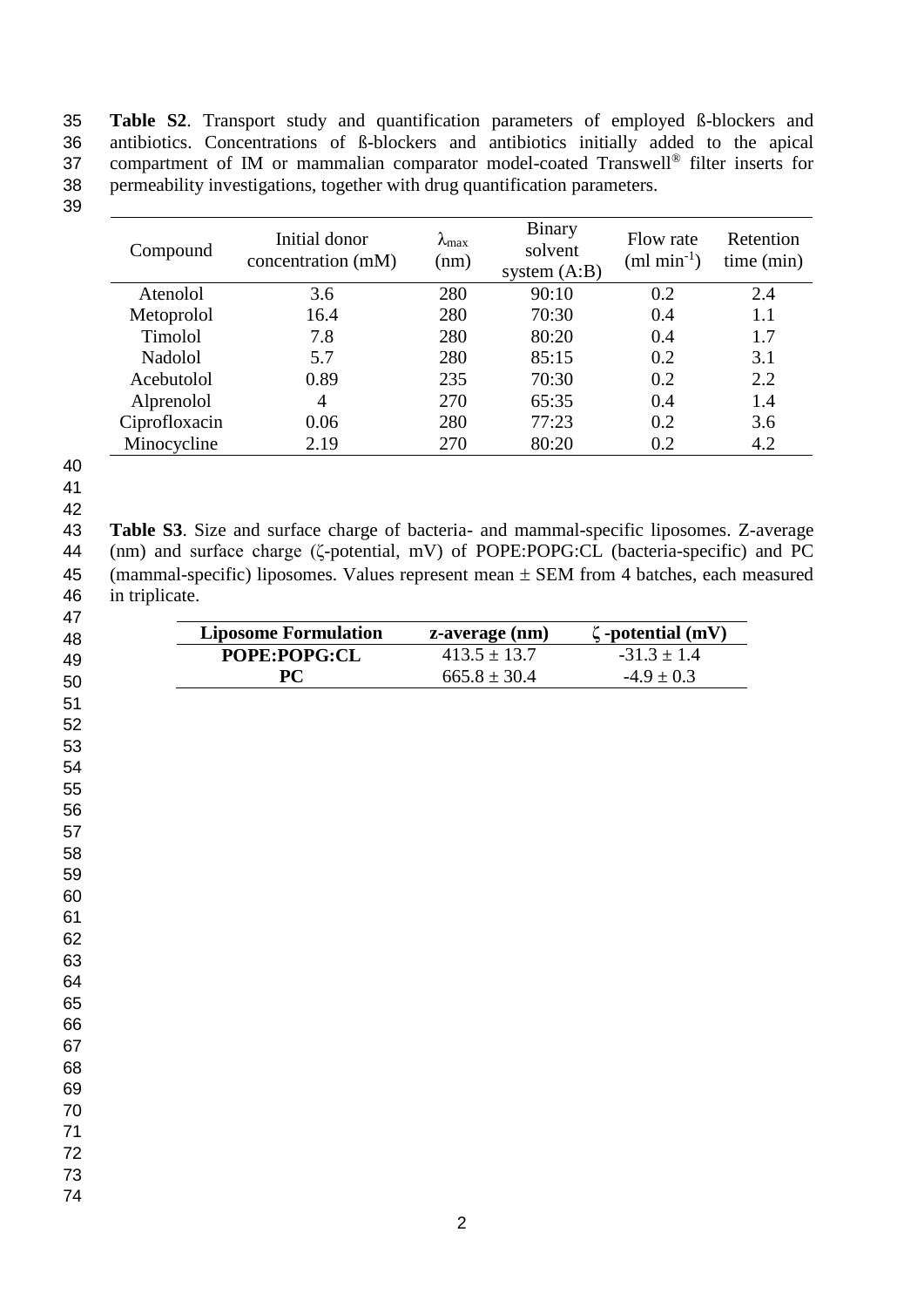#### **Analysis of surface pressure isotherms**

 The area occupied by phospholipid (PL) molecules in the bacterial PL mixed monolayer, at 78 each surface pressure  $(\pi)$ , were calculated according to the additivity rule as shown in equation S1:

81  $[A_{TH}]_\pi = [X_{POPE} A_{POPE} + X_{POPG} A_{POPG} + X_{CL} A_{CL}]_\pi$  (S1)

83 where  $[A_{TH}]_\pi$  is the theoretical molecular area, X is the PL molar fraction and A is the PL molecular area in the pure PL monolayer.

The excess molecular areas  $\Delta A^{EXC}$  were then calculated from the difference between the 87 theoretical and experimental  $(A_M)$  molecular area values:  $A_M-A_{TH}$ . Negative deviations from the additivity rule indicate area condensation and may imply intermolecular accommodation 89 and/or dehydration interactions between lipids in the mixed films; positive deviations from the additivity rule are the result of area expansion and would account for unfavorable interactions between the different components leading to poor mixing [1].

92 The free energy of mixing  $\Delta G^M$  was calculated according to the Equation S2 [2]:

$$
94 \quad \Delta G^{\rm M} = \Delta G^{\rm EXC} + \Delta G^{\rm IDEAL} \tag{S2}
$$

96 where  $\Delta G^{EXC}$  is the excess free energy (shown in equation S3) and  $\Delta G^{IDEAL}$  the free energy of mixing (shown in equation S4) for an ideal mixture. 

$$
\frac{\partial \mathbf{g}}{\partial \mathbf{g}} \quad \Delta \mathbf{G}^{\text{EXC}} = \int_0^{\pi} \Delta \mathbf{A}^{\text{EXC}} \, \mathrm{d}\pi \tag{S3}
$$

$$
\Delta G^{\text{IDEAL}} = RT (X_{\text{POPE}} \ln X_{\text{POPE}} + X_{\text{POPG}} \ln X_{\text{POPG}} + X_{\text{CL}} \ln X_{\text{CL}})
$$
\n(S4)

with R the universal gas constant and T the absolute temperature.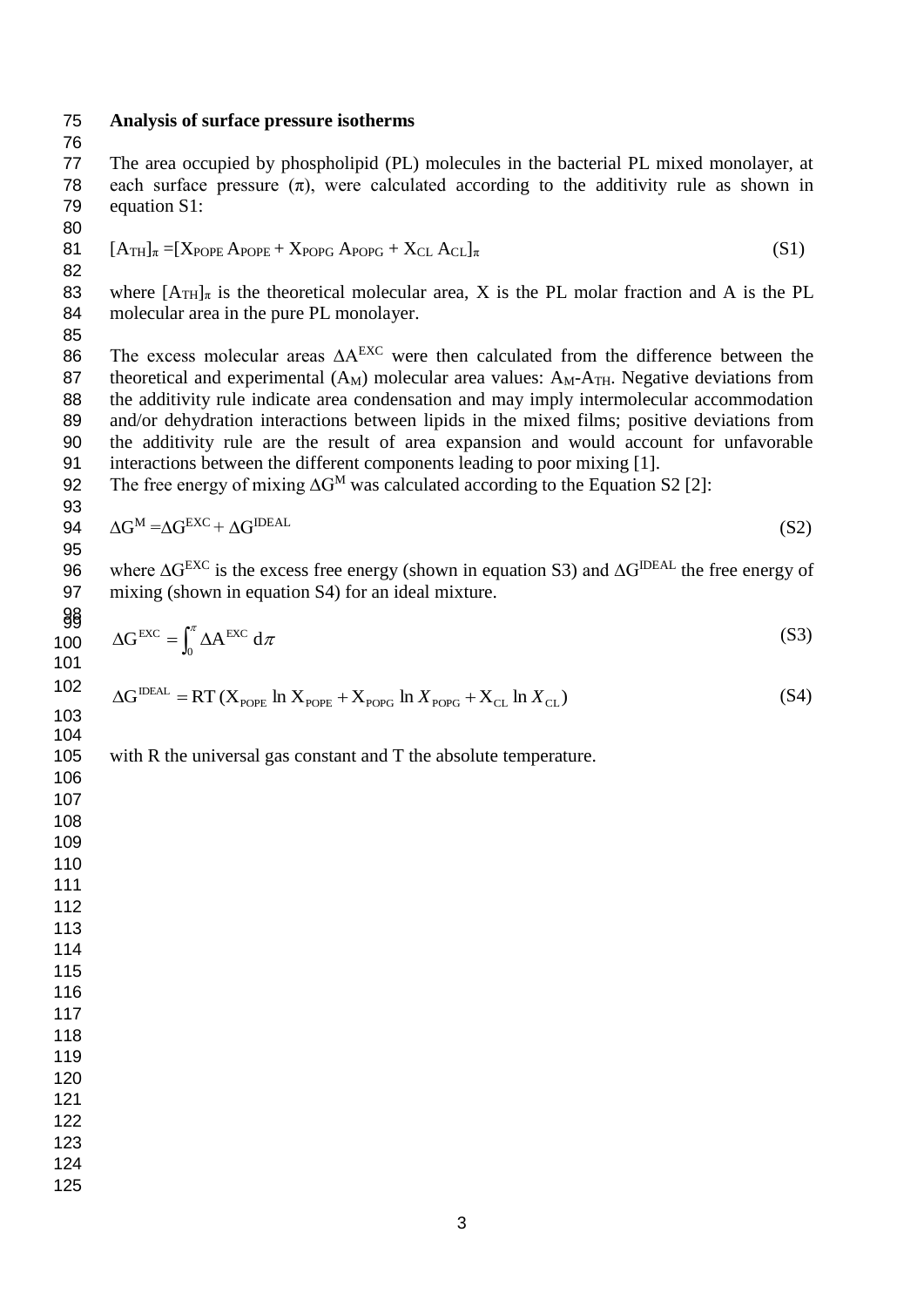

 **Fig. S1.** Langmuir studies of pure bacteria-relevant PLs and physiological mixture. Comparison of the isotherms for the pure bacteria-relevant PLs and the inner membrane (IM) 154 relevant mixture (A), together with the free energy of mixing  $(\Delta G^{M})$  (B) and the excess 155 molecular area  $(\Delta A^{EXC})$  (C) with respect to surface pressure of the ternary PL blend. The occurrence of negative excess molecular area and free energies account for a good miscibility of the components of the ternary blend at all studied surface pressures, indicating an appropriate PL mixture.

- 
- 
- 
- 
- 
- 
- 
- 
- 

- 
- 
- 
- 
-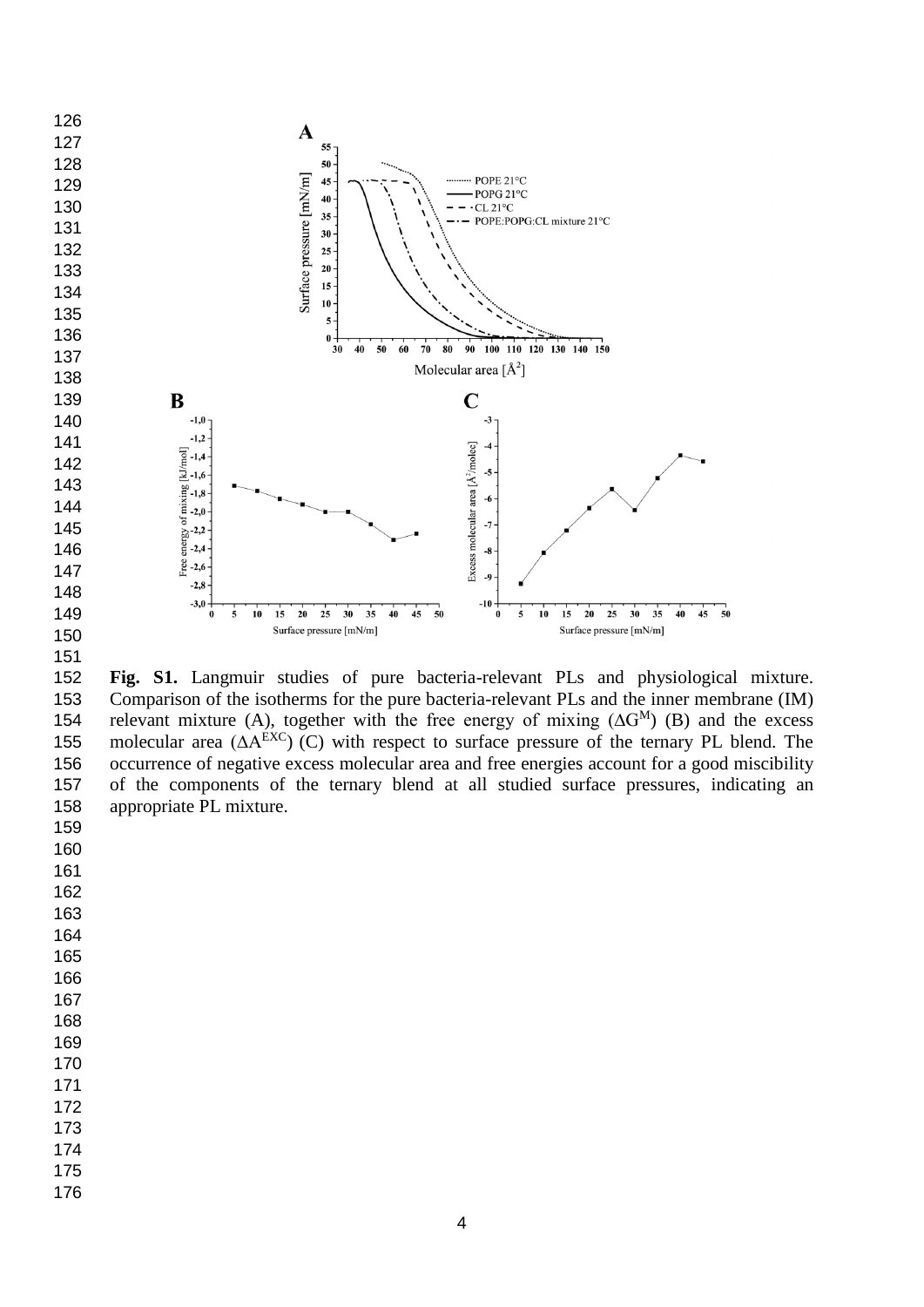**Electrical resistance measurements**

 Simulated transport experiments were performed by exposing the IM model to Krebs-Ringer 180 buffer (KRB; adjusted to pH 7.4). Resistance (R;  $\Omega$ ) was subsequently measured over 5 h, using a handheld chopstick electrode (STX-2) and an epithelial voltohmmeter (EVOM, World Precision Instruments, Berlin, Germany). Cell culture plates containing models coated onto 183 Transwell<sup>®</sup> filter inserts were placed on an orbital shaker (IKA<sup>®</sup>-Werke GmbH and Co KG, Staufen, Germany) set at 150 rpm and kept in an incubator at 37 °C between the measurements. The electrical resistance (ER) provided by each model membrane at each measured time point was calculated via equation S5:

188 ER  $(\Omega^*cm^2)$  = (R<sub>insert with model membrane</sub>/R<sub>blank insert</sub>)\*1.12 cm<sup>2</sup> (S5)

 



 ER as such constitutes a parameter which provides an indication of barrier properties, with a 194 resistance value of 400 Ω cm<sup>2</sup> often being considered as an accepted minimum value in live cell-based models [3,4].





 **Fig. S2.** Blank corrected ER values of the bacterial IM model. The high and relatively constant ER profile indicates sufficient model barrier properties. The dashed line indicates the accepted minimum ER level of live cell-based models such as Caco-2 cell monolayers, for 218 reference. Values represent mean  $\pm$  SEM; n=6 from 2 individual experiments.

- 
- 
- 
- 
- 
- 
-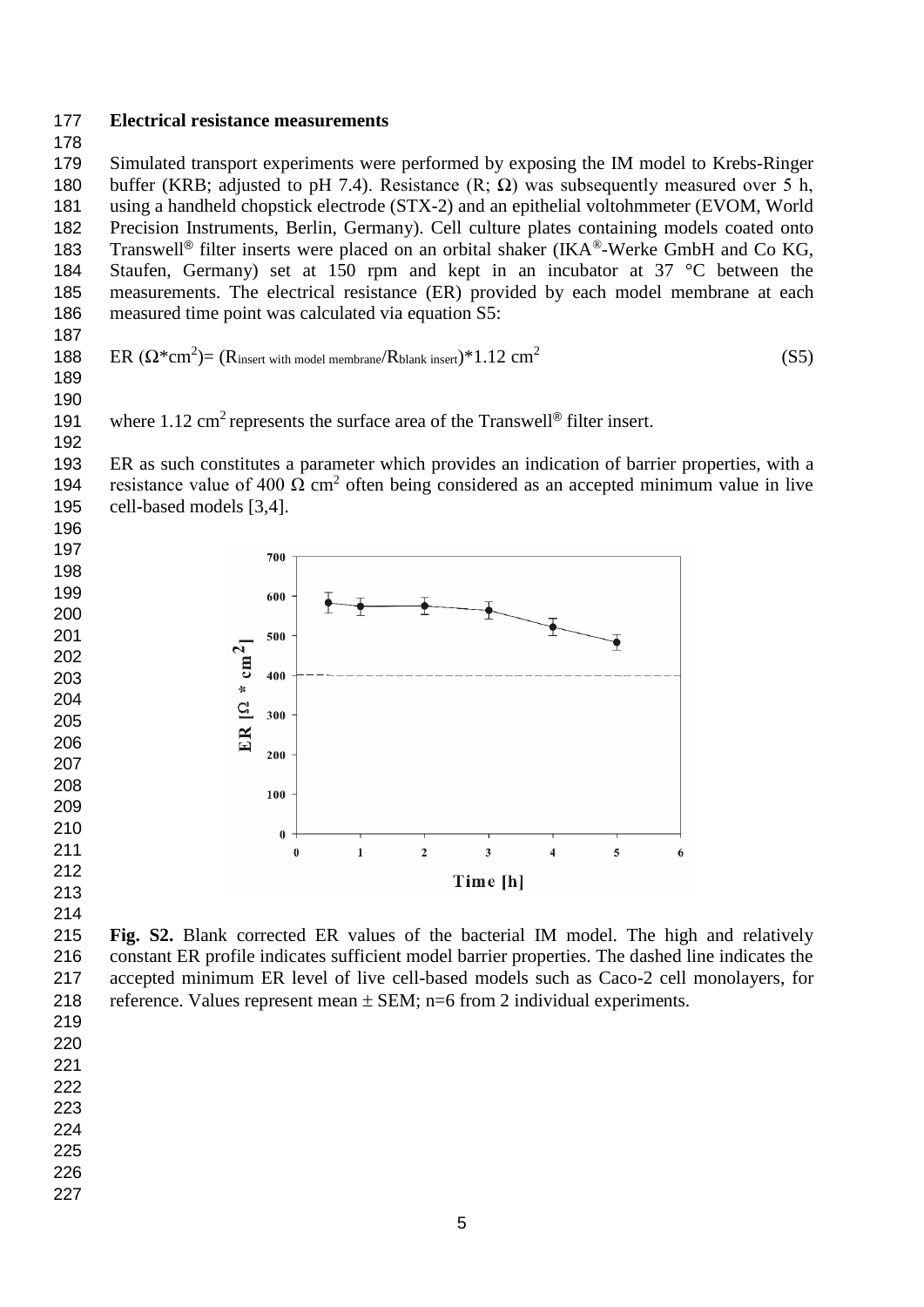**Optical topography evaluation of IM and mammalian comparator model surfaces**



248<br>249 Fig. S3. Optical topography profiles of the overall model surfaces. Two- and three- dimensional optical topography profiles of the overall model surface area in case of the IM 251  $(A, B)$  as well as the mammalian comparator model  $(C, D)$ .

- 
- 
- 
- 
- 
- 
- 
- 
- 
- 
- 
-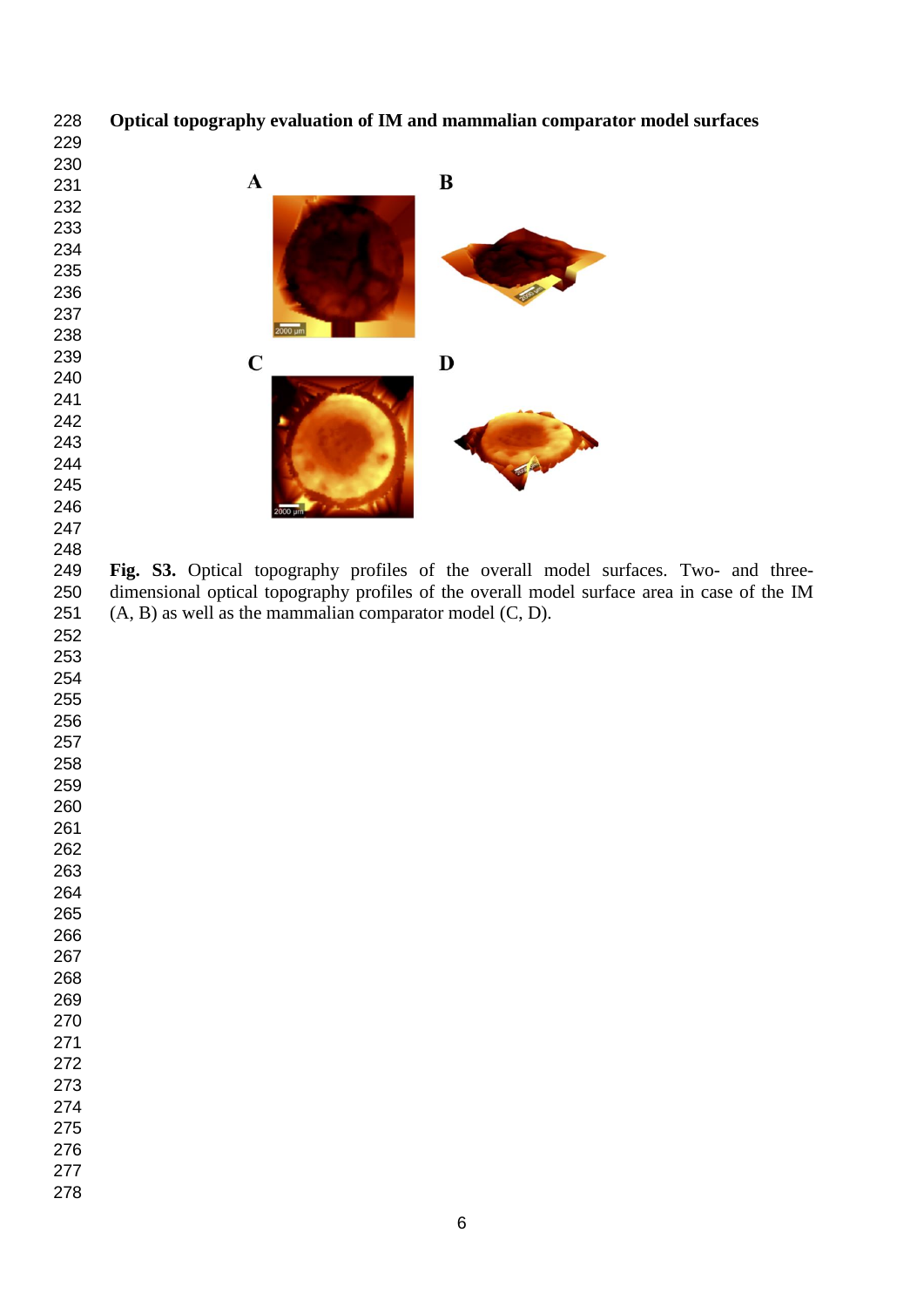### **Cryogenic scanning electron microscopy (cryo-SEM) evaluation**

 Both IM and mammalian comparator models were frozen in liquid nitrogen to conserve the inner morphology followed by the preparation of cross-sections. Samples were further cryo-coated using a fracture coater (MED 020, Leica microsystems GmbH, Wetzlar, Germany) and

284 subsequently imaged using a Quanta™ FEG 3 D SEM (FEI, Hillsboro, Oregon, USA).



 **Fig. S4.** Inner morphology assessment via cryo-SEM**.** Cryo-SEM cross section images of the bacterial IM (A) and mammalian comparator model (B) indicating differences in inner morphology as a result of the different lipid composition.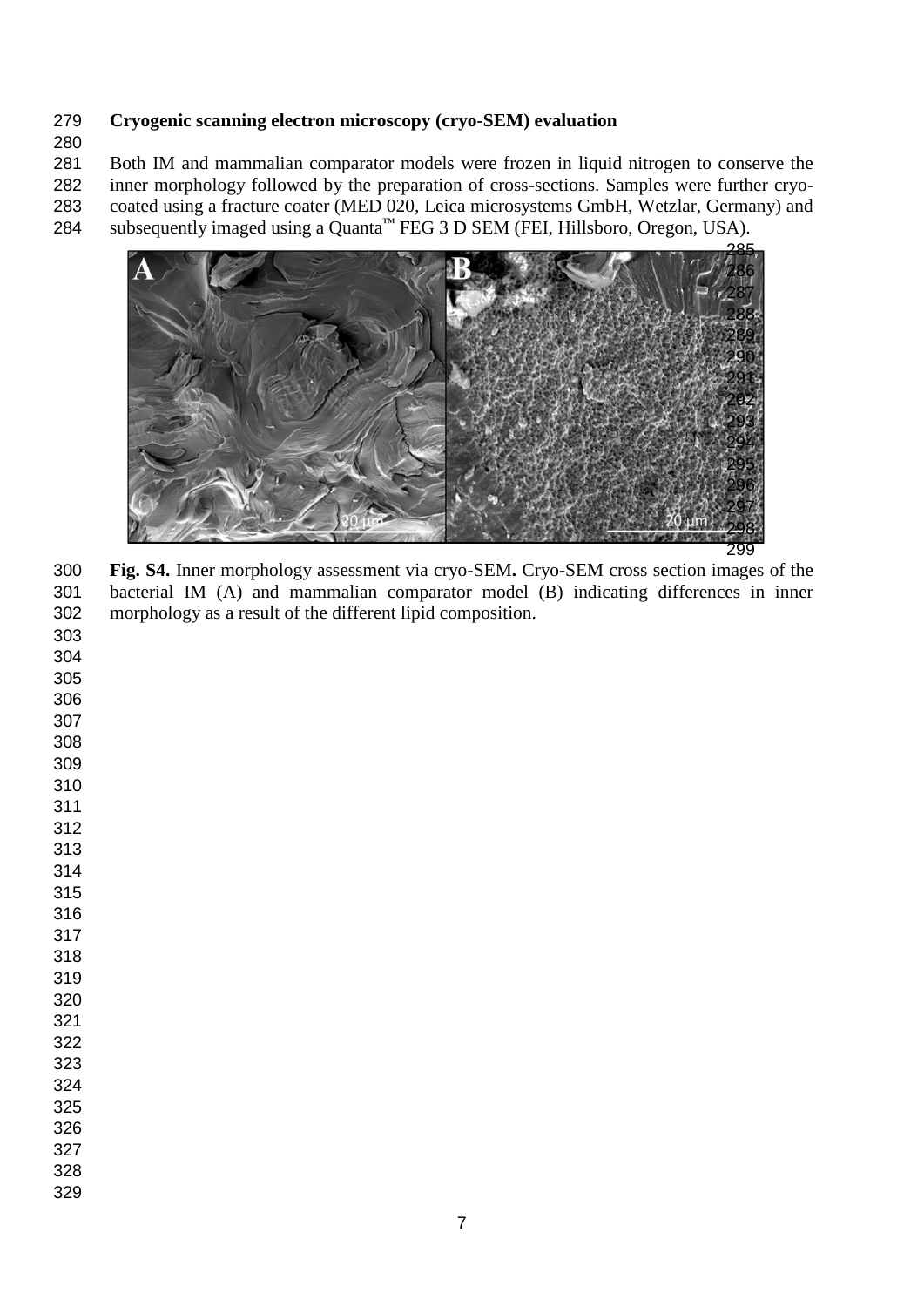**Comparison of ß-blocker apparent permeability coefficient (Papp) values of the original phospholipid-vesicle based permeation assay (PVPA) and the mammalian comparator model (both prepared using PC as a mammal-relevant lipid)**



355 **Fig. S5.** Comparison of ß-blocker P<sub>app</sub> values in the current mammalian comparator model 356 (abscissa) with corresponding  $P_{app}$  values of the same compounds in the original human 357 intestinal-mimicking PVPA (ordinate). A considerable correlation between P<sub>app</sub> data obtained in the two models is indicated, confirming that the current mammalian comparator model provides relevant and acceptable mammal-specific permeation information. 

 

- 
- 
- 
- 
- 
- 
- 
- 
- 
- 
- 

 

- 
- 
- 
-